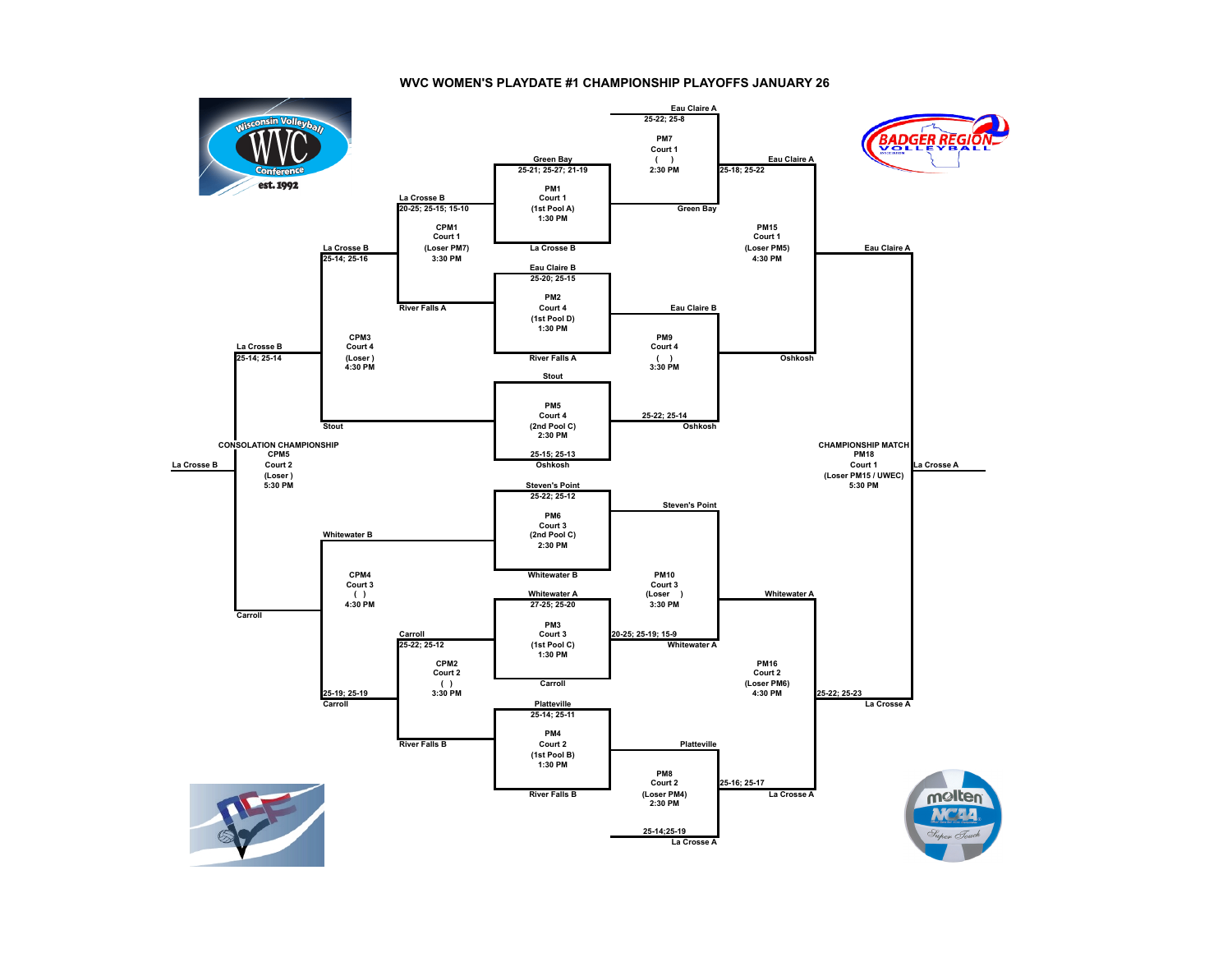## **2013 WISCONSIN VOLLEYBALL CONFERENCE WOMEN'S PLAYDATE #1 POOL PLAY RESULTS**

| POOL A               | <b>EAU CLAIRE A</b> | <b>WHITEWATER B</b> | <b>RIVER FALLS A</b> | <b>PLATTEVILLE</b> | <b>Game Wins</b> | <b>Game Losses</b> | <b>Total Point</b><br><b>Differential</b> | <b>PLACE</b> |
|----------------------|---------------------|---------------------|----------------------|--------------------|------------------|--------------------|-------------------------------------------|--------------|
| <b>EAU CLAIRE A</b>  |                     | 25-12; 25-12        | 25-14; 25-13         | 25-15; 25-23       | 6                | 0                  | 61                                        |              |
| <b>WHITEWATER B</b>  | 12-25; 12-25        |                     | 23-25; 22-25         | 23-25; 17-25       | 0                | O                  | $-41$                                     | 4            |
| <b>RIVER FALLS A</b> | 14-25; 13-25        | 25-23; 25-22        |                      | 19-25; 23-25       | $\overline{ }$   | 4                  | $-26$                                     |              |
| <b>PLATTEVILLE</b>   | 15-25; 23-25        | 25-23; 25-17        | 25-19; 25-23         |                    | 4                | L                  | 6                                         |              |

| POOL B             | <b>LA CROSSE A</b> | <b>GREEN BAY</b> | <b>STOUT</b> | <b>CARROLL</b> | <b>Game Wins</b> | <b>Game Losses</b> | <b>Total Point</b><br><b>Differential</b> | <b>PLACE</b> |
|--------------------|--------------------|------------------|--------------|----------------|------------------|--------------------|-------------------------------------------|--------------|
| <b>LA CROSSE A</b> |                    | 25-19; 25-22     | 25-11; 25-15 | 25-16; 25-17   | 6                | 0                  | 50                                        |              |
| <b>GREEN BAY</b>   | 19-25; 22-25       |                  | 25-21; 25-20 | 25-23; 26-24   | 4                |                    | -4                                        |              |
| <b>STOUT</b>       | 11-25; 15-25       | 21-25; 20-25     |              | 20-25; 25-20   |                  |                    | $-33$                                     |              |
| <b>CARROLL</b>     | 16-25; 17-25       | 23-25; 24-26     | 25-20; 20-25 |                |                  |                    | $-21$                                     |              |